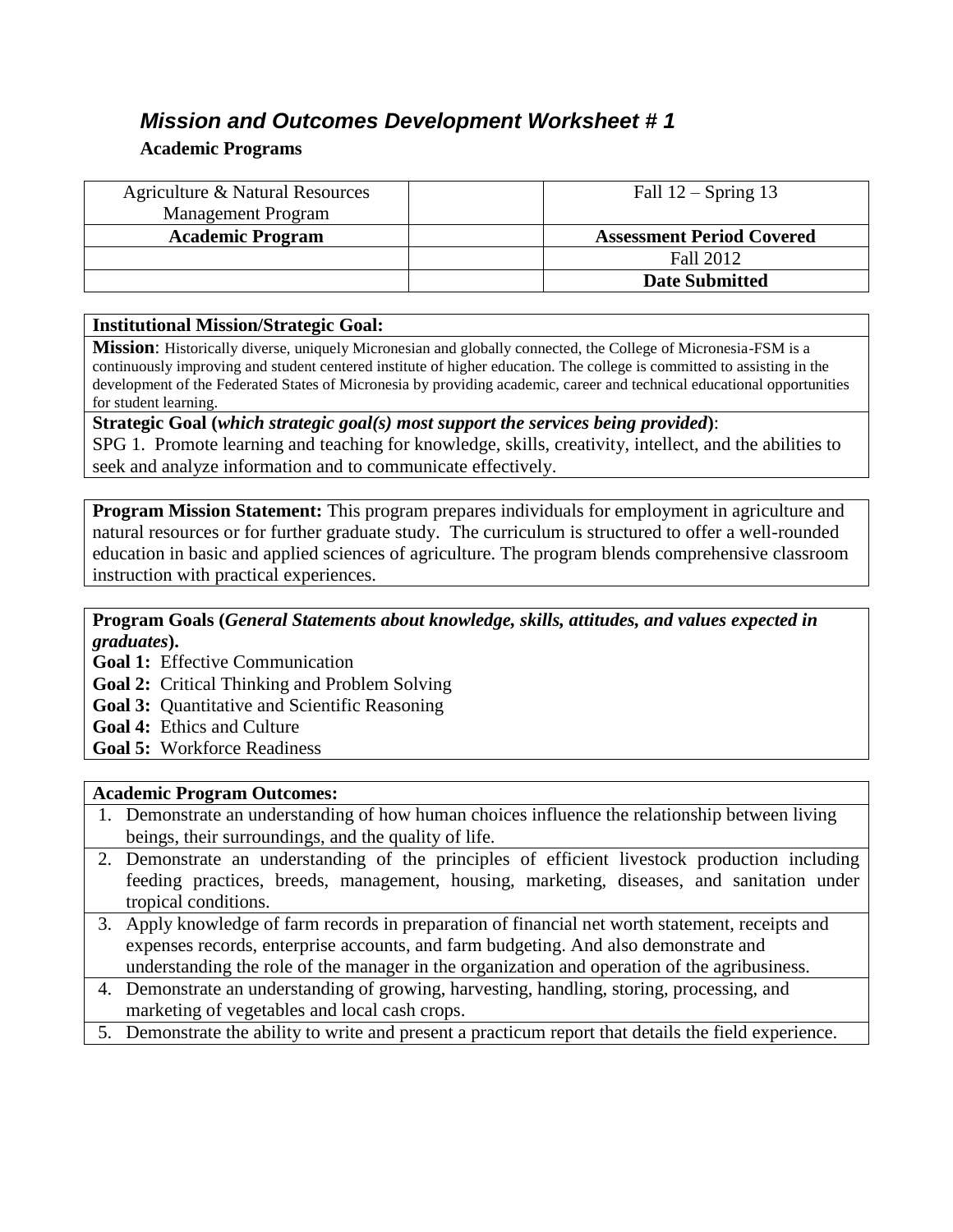# *Assessment Plan Worksheet # 2*

### **Academic Programs**

| Agriculture & Natural Resources | Fall $12$ – Spring 13            |
|---------------------------------|----------------------------------|
| <b>Management Program</b>       |                                  |
| <b>Academic Program</b>         | <b>Assessment Period Covered</b> |
| (x) Formative Assessment        | Fall 2012                        |
| x) Summative Assessment         | <b>Date Submitted</b>            |

#### **Institutional Mission/Strategic Goal:**

**Mission**: Historically diverse, uniquely Micronesian and globally connected, the College of Micronesia-FSM is a continuously improving and student centered institute of higher education. The college is committed to assisting in the development of the Federated States of Micronesia by providing academic, career and technical educational opportunities for student learning.

**Strategic Goal (***which strategic goal(s) most support the services being provided***)**: SPG 1. Promote learning and teaching for knowledge, skills, creativity, intellect, and the abilities to seek and analyze information and to communicate effectively.

**Program Mission Statement:** This program prepares individuals for employment in agriculture and natural resources or for further graduate study. The curriculum is structured to offer a well-rounded education in basic and applied sciences of agriculture. The program blends comprehensive classroom instruction with practical experiences.

### **Program Goals (***General Statements about knowledge, skills, attitudes, and values expected in graduates***).**

**Goal 1:** Effective Communication

- **Goal 2:** Critical Thinking and Problem Solving
- **Goal 3:** Quantitative and Scientific Reasoning
- **Goal 4:** Ethics and Culture
- **Goal 5:** Workforce Readiness

#### **Academic Program Outcomes:**

- 1. Demonstrate an understanding of how human choices influence the relationship between living beings, their surroundings, and the quality of life.
- 2. Demonstrate an understanding of the principles of efficient livestock production including feeding practices, breeds, management, housing, marketing, diseases, and sanitation under tropical conditions.
- 3. Apply knowledge of farm records in preparation of financial net worth statement, receipts and expenses records, enterprise accounts, and farm budgeting. And also demonstrate and understanding the role of the manager in the organization and operation of the agribusiness.
- 4. Demonstrate an understanding of growing, harvesting, handling, storing, processing, and marketing of vegetables and local cash crops.
- 5. Demonstrate the ability to write and present a practicum report that details the field experience.